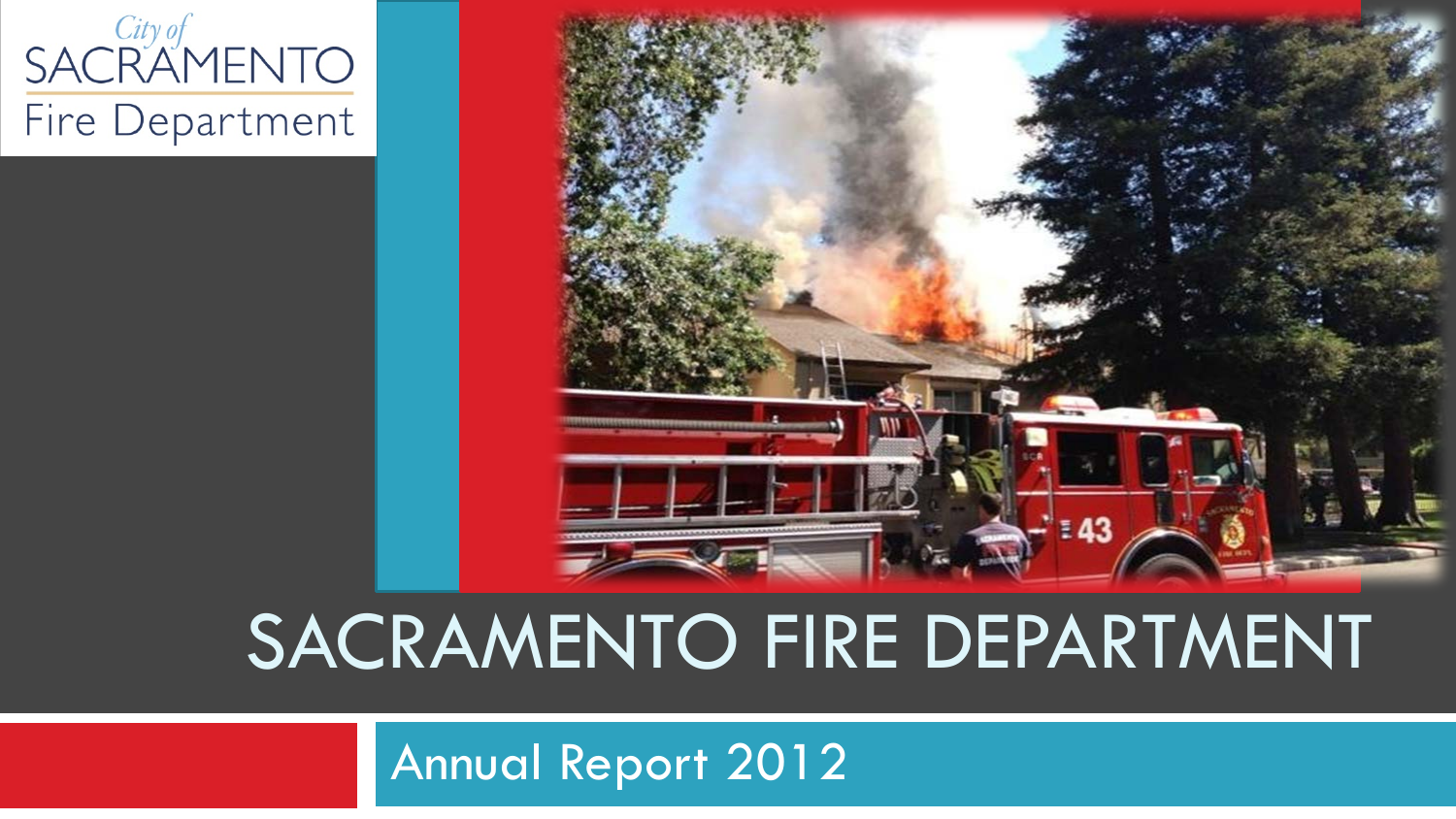# A Message from Chief Jones

2012 was a great year for the Sacramento Fire Department in many respects, even with some continued financial constraints. First and foremost, the passage of Measure U, *the Essential Services Protection Measure*, indicated a shift in thinking and actions for more than 64% of Sacramento voters, who have had enough of cuts to public safety and now wish to see restorations to these critical services instead.

This year, we officially formed a foundation, the Sacramento Fire & Community Foundation, which represents another way we can interact with the community. We've also reorganized and flattened out the divisions within the department, and this move will allow us to be more agile and efficient, while also providing valuable cross-training opportunities for our managers.

We completed our five year strategic plan after full involvement from community and internal stakeholders, further advancing the department toward accreditation. As a part of this effort, we also rolled out new mission and values statements and a motto that we are very excited about. These efforts have reinvigorated our commitment to the public and given us a clear direction for the next five years.

Our strategic plan lays out seven goals for the future, including achieving international **accreditation**, updating our **technology** systems, developing our **community** relations and public education, improving **training** programs, retaining a professional and diverse **workforce**, establishing a comprehensive **logistics** and asset management program, and creating an organizational **culture** that empowers the workforce to accomplish the mission of the agency and uphold our core values. The objectives achieved by the department divisions in 2012 toward accomplishing these goals are highlighted within this annual report.

All in all, we were able to make some long-term advancements in 2012 that will improve our department and keep us a relevant and vibrant force in our community for many years to come.



*Sacramento's 20th Fire Chief*

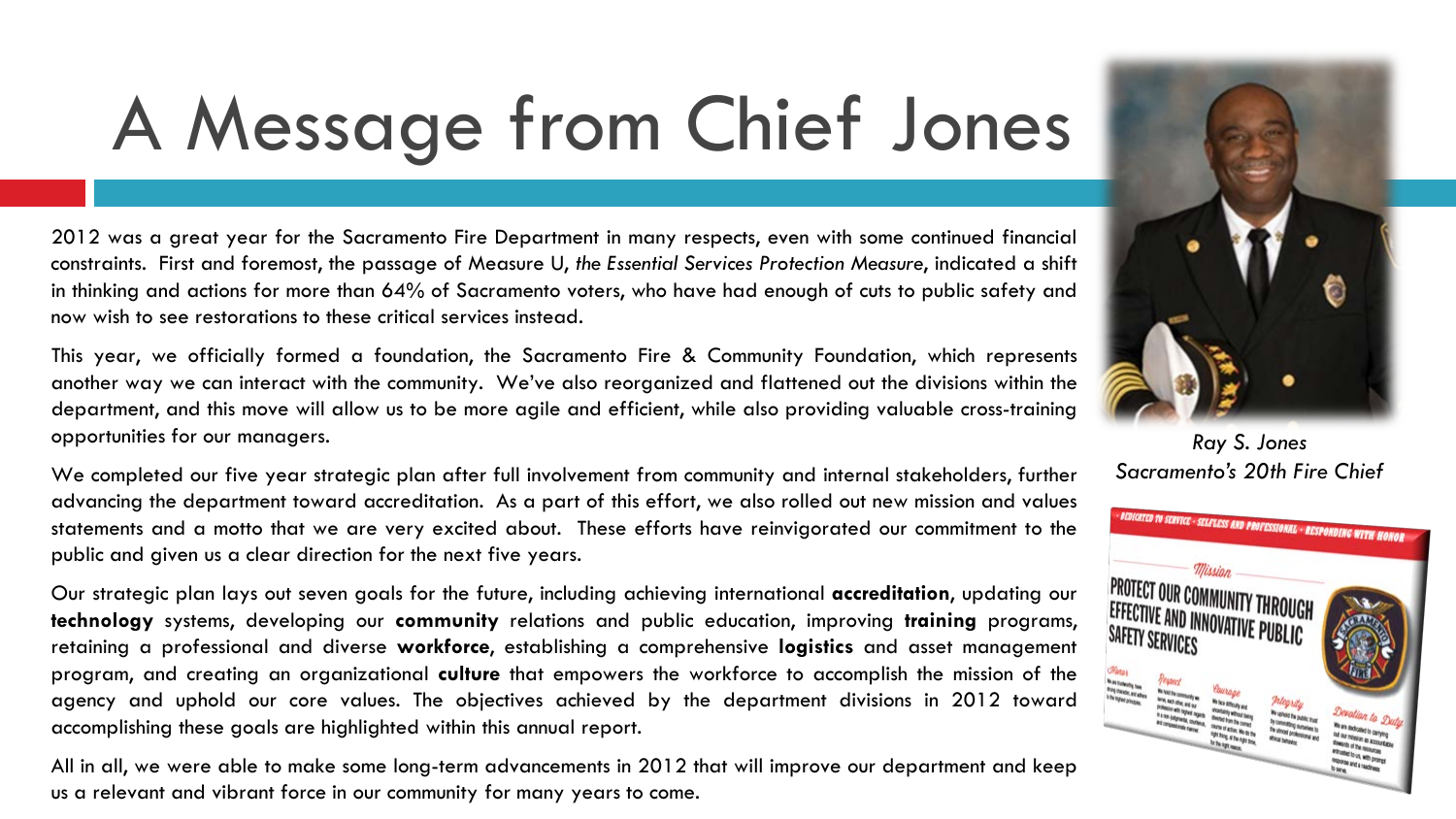### **2012-2017 Community-Driven Strategic Plan Goals**

- Prepare for, pursue, achieve and maintain international accreditation.
- Develop and integrate technology systems to efficiently support the mission of the agency.
- Develop an effective community relations and education program that meets the needs of the community and supports the mission of the agency.
- Develop and improve training programs to safely and effectively support the mission of the agency.
- Employ and retain a professional and diverse workforce that represents, responds to and meets the current and future needs o f the community.
- Establish a comprehensive logistics and asset management program to effectively and efficiently support the mission of the agency.
- Create and maintain an organizational culture that empowers the workforce to accomplish the mission of the agency and uphold the values.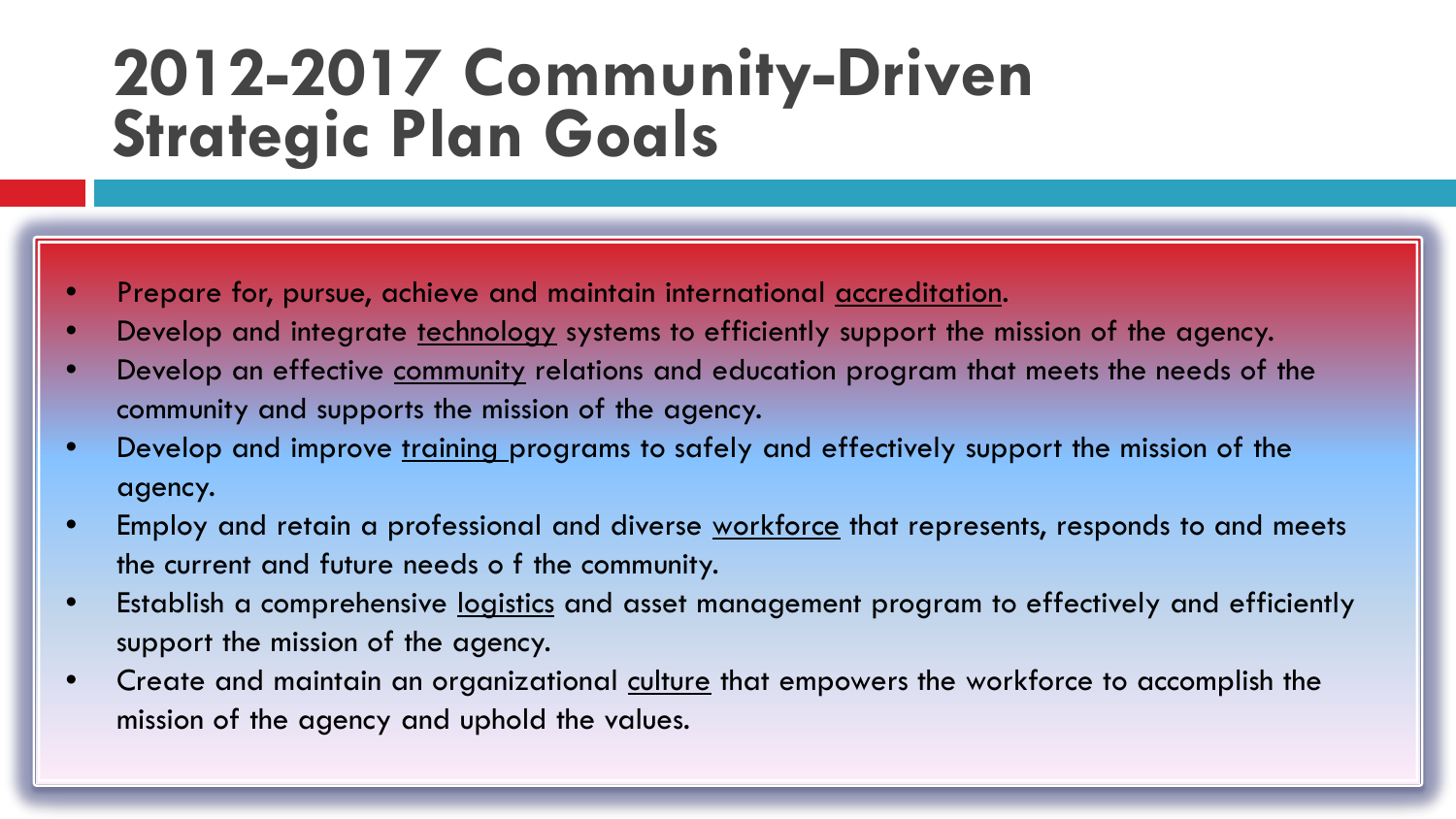### SFD 2012 Accomplishments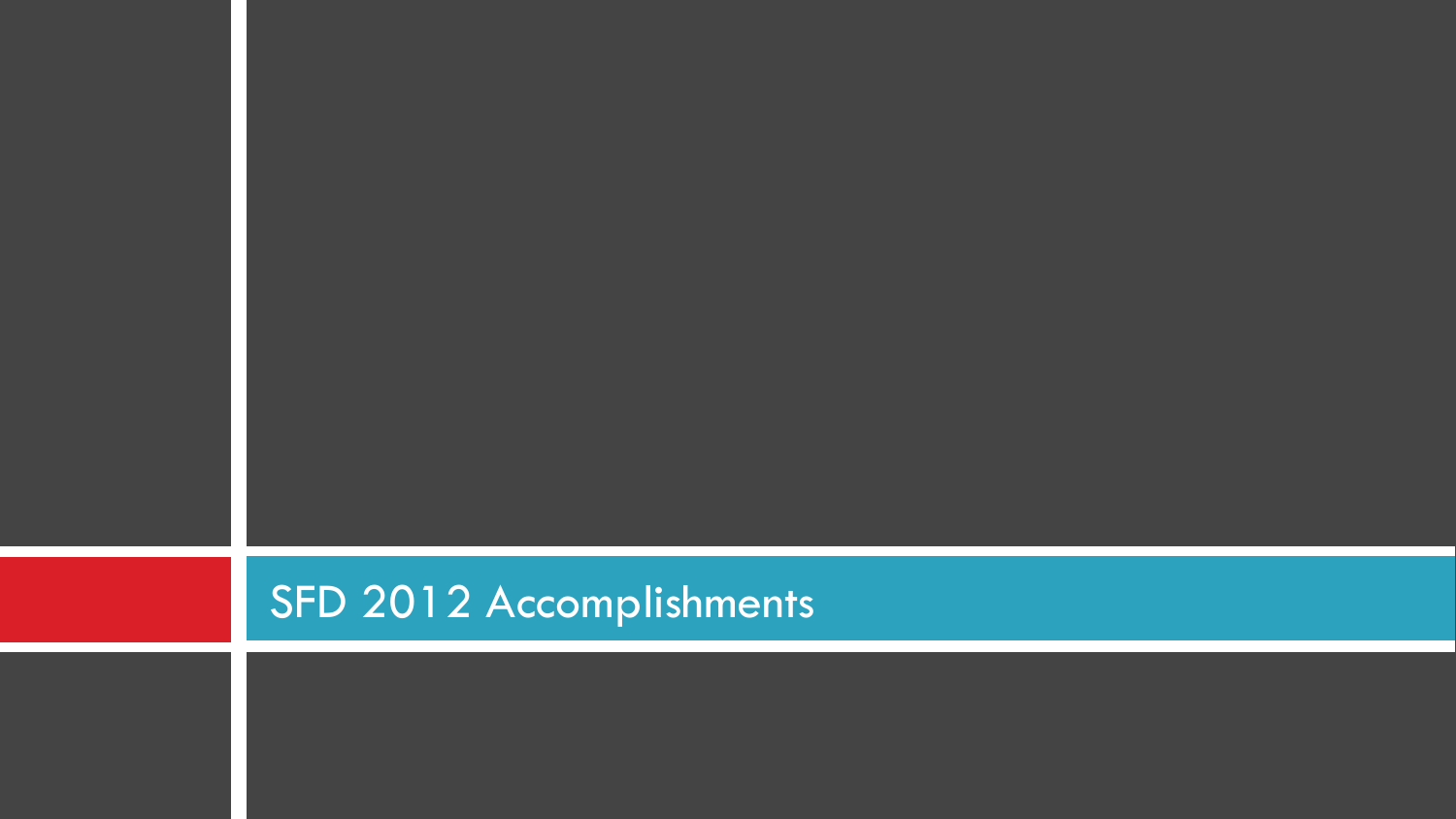## Accreditation

Prepare for, pursue, achieve and maintain international accreditation

- *C*ompleted a five year strategic plan after full involvement from community and internal stakeholders.
- □ Rolled out new mission and values statements and a motto.

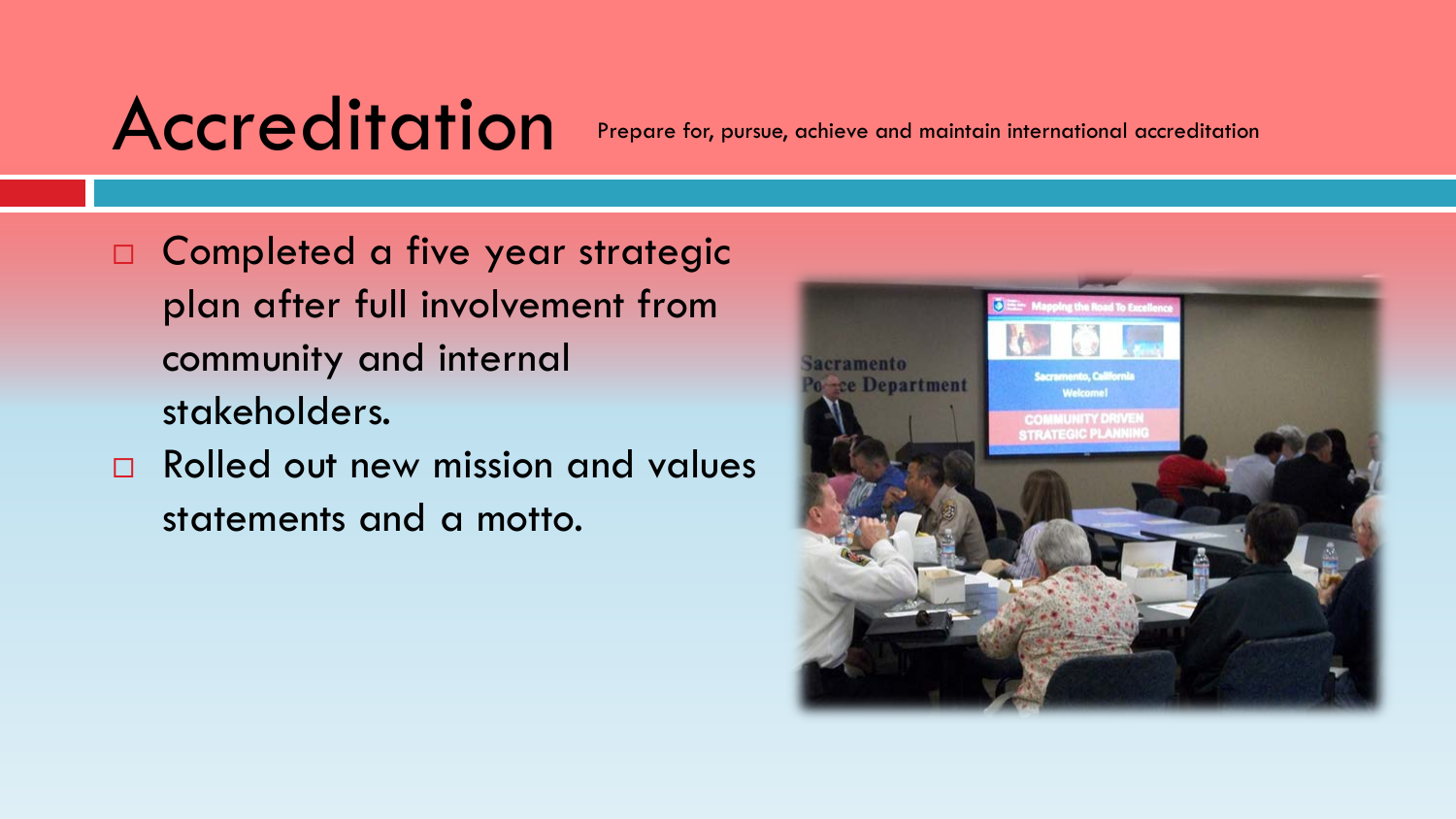# Technology

Develop and integrate technology systems to efficiently support the mission of the agency

 EMS: Purchased state-of-the-art Electrocardiogram (EKG) Monitors and established a 12 Lead EKG transmission contract. **EMS: Automated all hard copy** office forms.

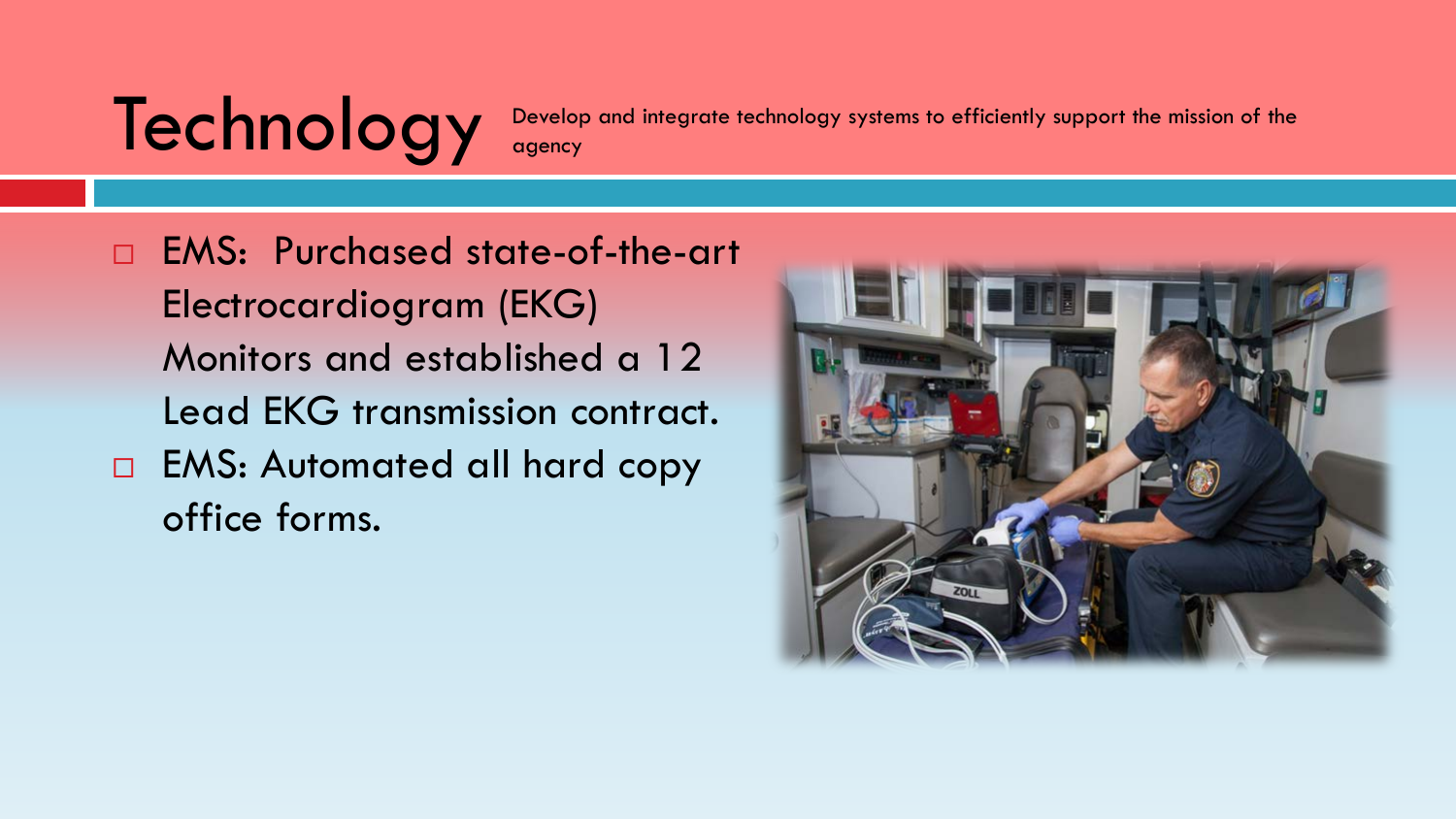# **Technology**

- **Prevention: Resolved data issues in records management system,** completed Phase 2 of records/documents review and retention process, and implemented a secured permit process as recommended by city auditor.
- □ Special Ops: Collaborated with regional agencies and received a Federal Grant to replace 42 outdated Thermal Imaging Cameras used to find fire and victims in a smoke filled environment.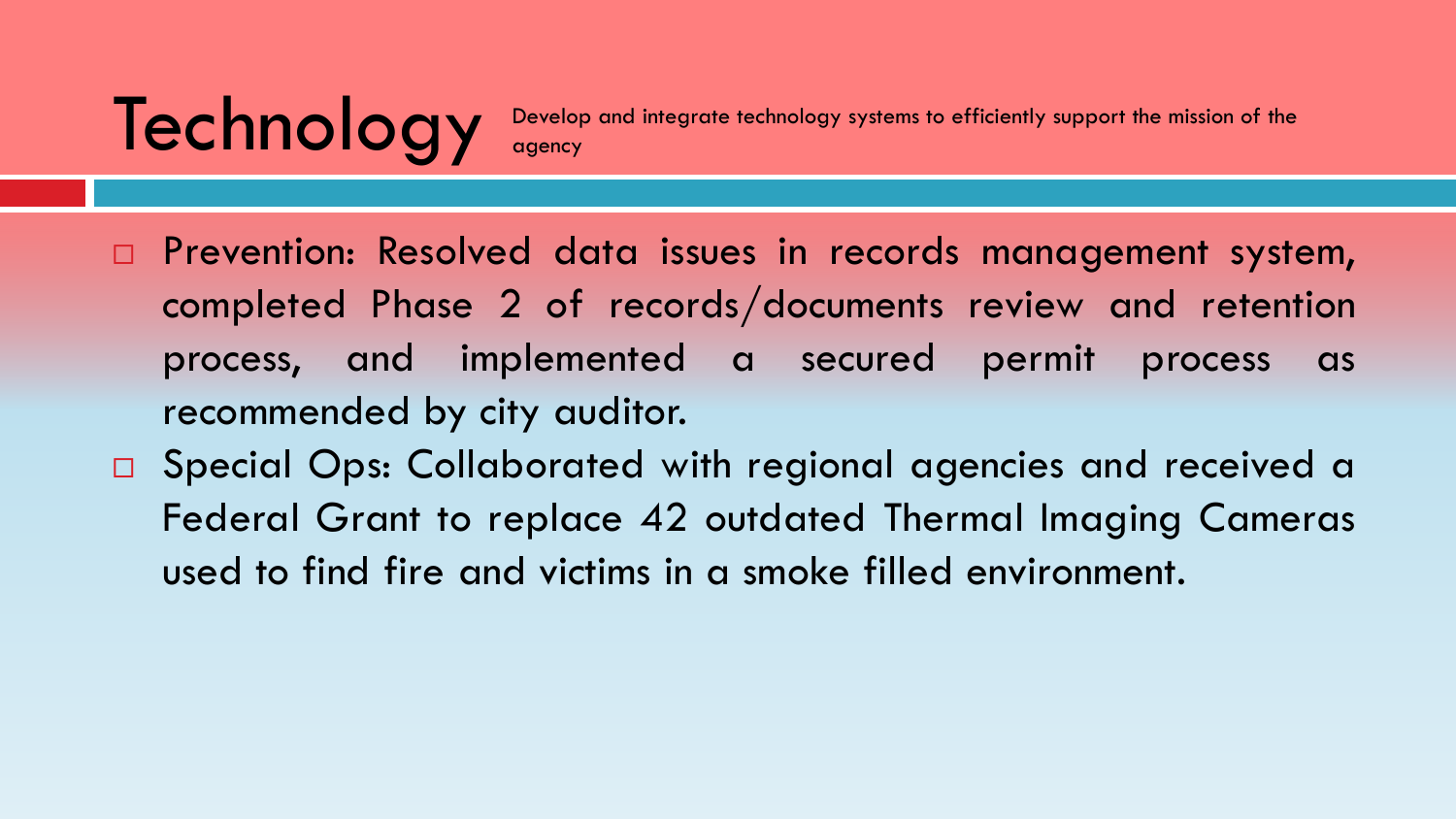Community and supports the mission of the agency. of the community and supports the mission of the agency.

 Chief's Office: Formed a community foundation to promote, support, and improve the Sacramento Fire Department as well as fire and life safety in the Sacramento community.

□ Operations: Hosted 22 fire station open house, inviting the community to visit and tour the stations and learn about fire safety.

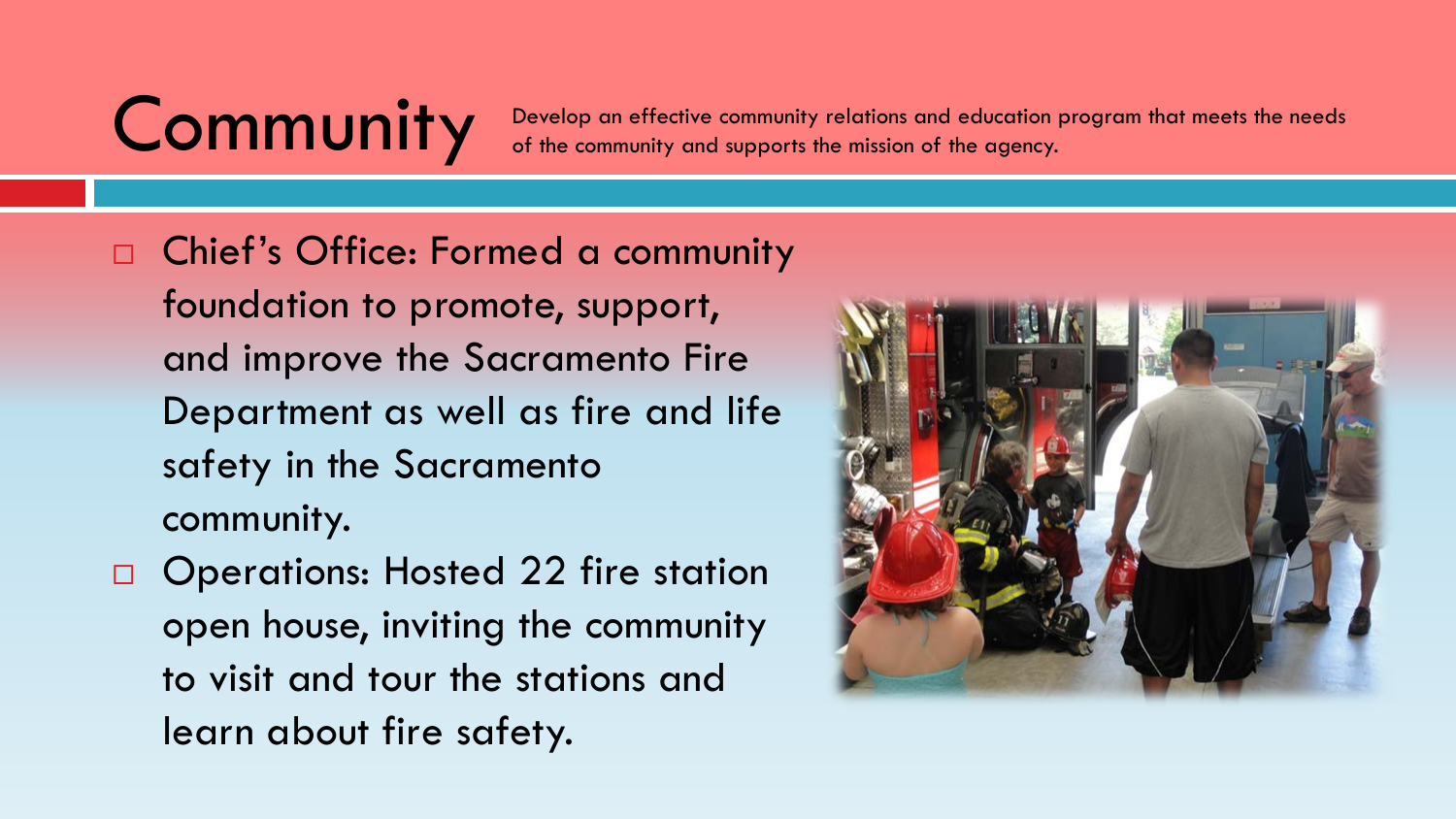Community and supports the mission of the agency. of the community and supports the mission of the agency.

| <b>2012 COMMUNITY REQUESTS</b>  |             |  |  |  |
|---------------------------------|-------------|--|--|--|
| <b>Special Events</b>           | 117         |  |  |  |
| <b>Station Tours</b>            | 55          |  |  |  |
| <b>School Events</b>            | 59          |  |  |  |
| <b>Fire/Evacuation Drills</b>   | 5           |  |  |  |
| <b>Ride Alongs</b>              | 96          |  |  |  |
| <b>Funeral Detail/Memorials</b> | 5           |  |  |  |
| <b>Prefire Plans</b>            |             |  |  |  |
| <b>Walk Throughs</b>            | 3           |  |  |  |
| <b>Catastrophic Drills</b>      | $\mathbf 2$ |  |  |  |
| <b>TOTAL REQUESTS</b>           | 343         |  |  |  |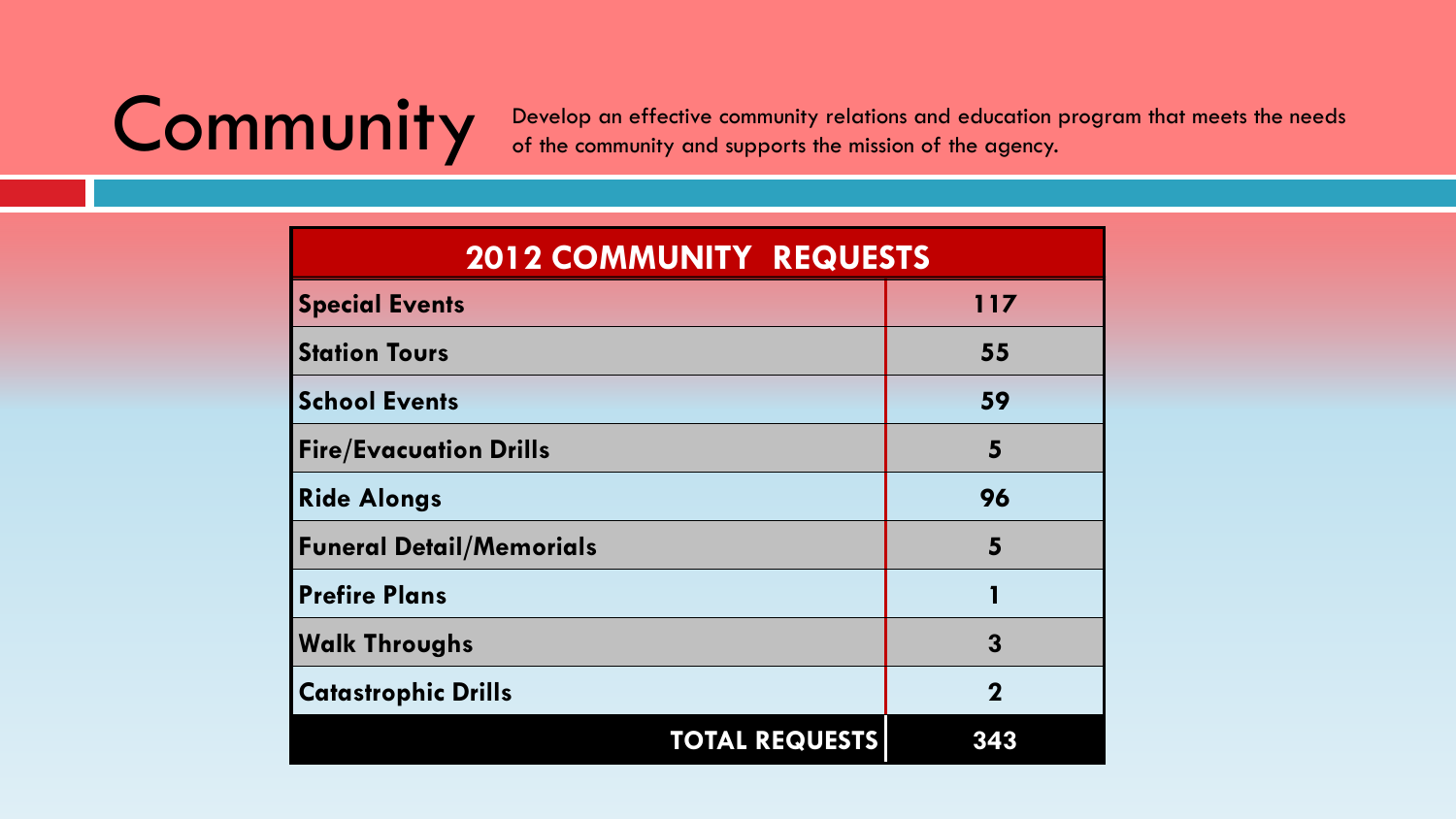# Training

Develop and improve training programs to safely and effectively support the mission of the agency.

- EMS: Established the Medical Quality Assurance Officer program for field training/probationary evaluations.
- Operations: Completed and published Sacramento Fire Department Engine Company Operations manual.
- □ Special Ops: Provided training and updated Cal OSHA mandated training requirements for all In-Service Rescue and HazMat personnel.
- Special Ops: Planned and participated in 3 Regional Field Training Exercises with regional partners: Regional Transit, California National Guard, Federal Bureau of Investigations, Department of Energy, and Sacramento Regional Waste Water.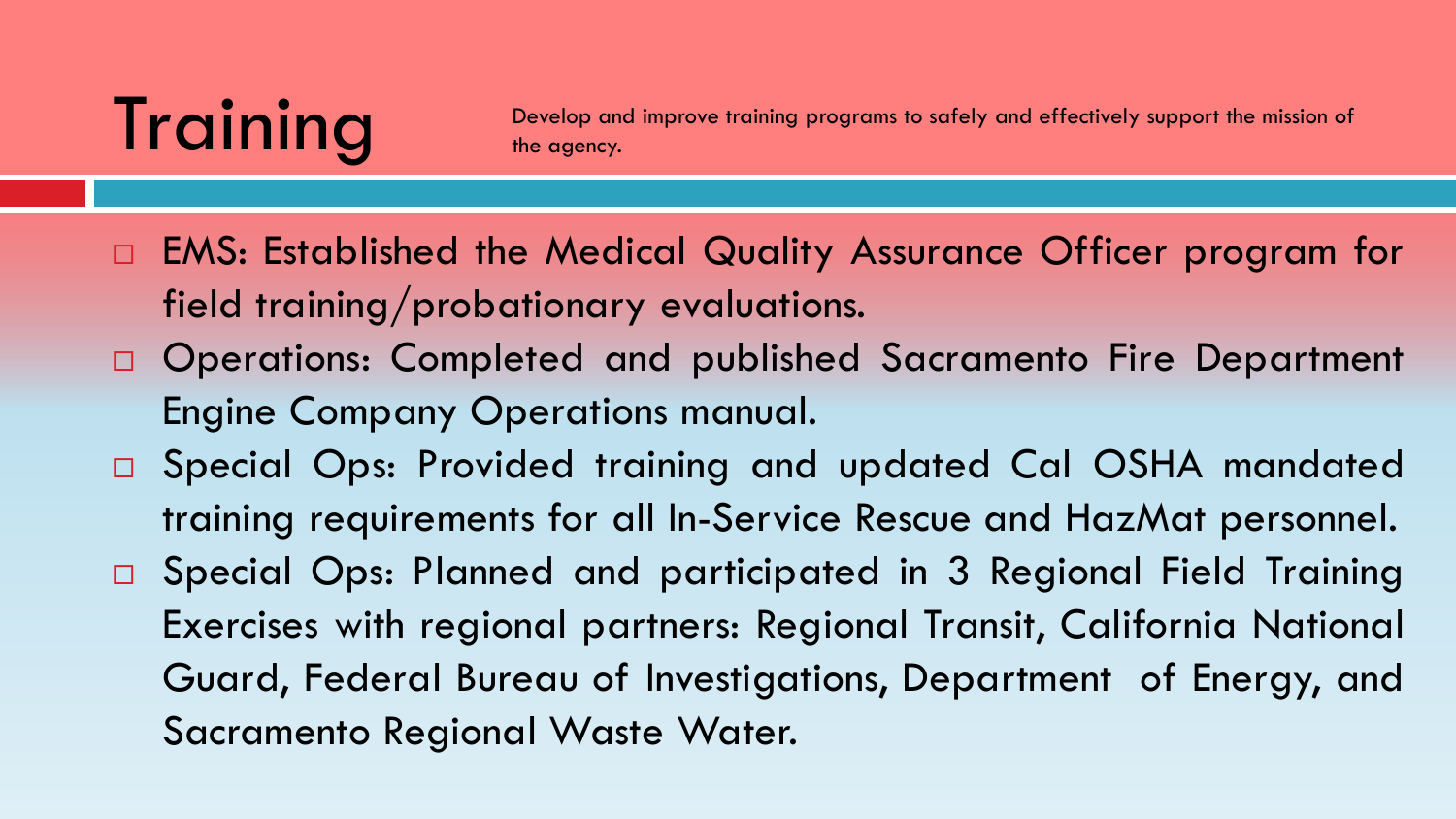# Training

Develop and improve training programs to safely and effectively support the mission of the agency.

- Special Ops: Facilitated a Urban Search & Rescue (US&R), California Task Force 7 full 80 person Mobilization Exercise under budget, including integrated multi-agency involvement per the Federal US&R Cooperative Agreement/Grant.
- □ Training: Completed 6 Officer Development sessions addressing a wide range of administrative, supervisorial, and tactical lesson plans.
- Training: Completed a follow-up Public Benefit Conveyance Application for the future conveyance of a 50-acre parcel located at the former McClellan Air Force Base.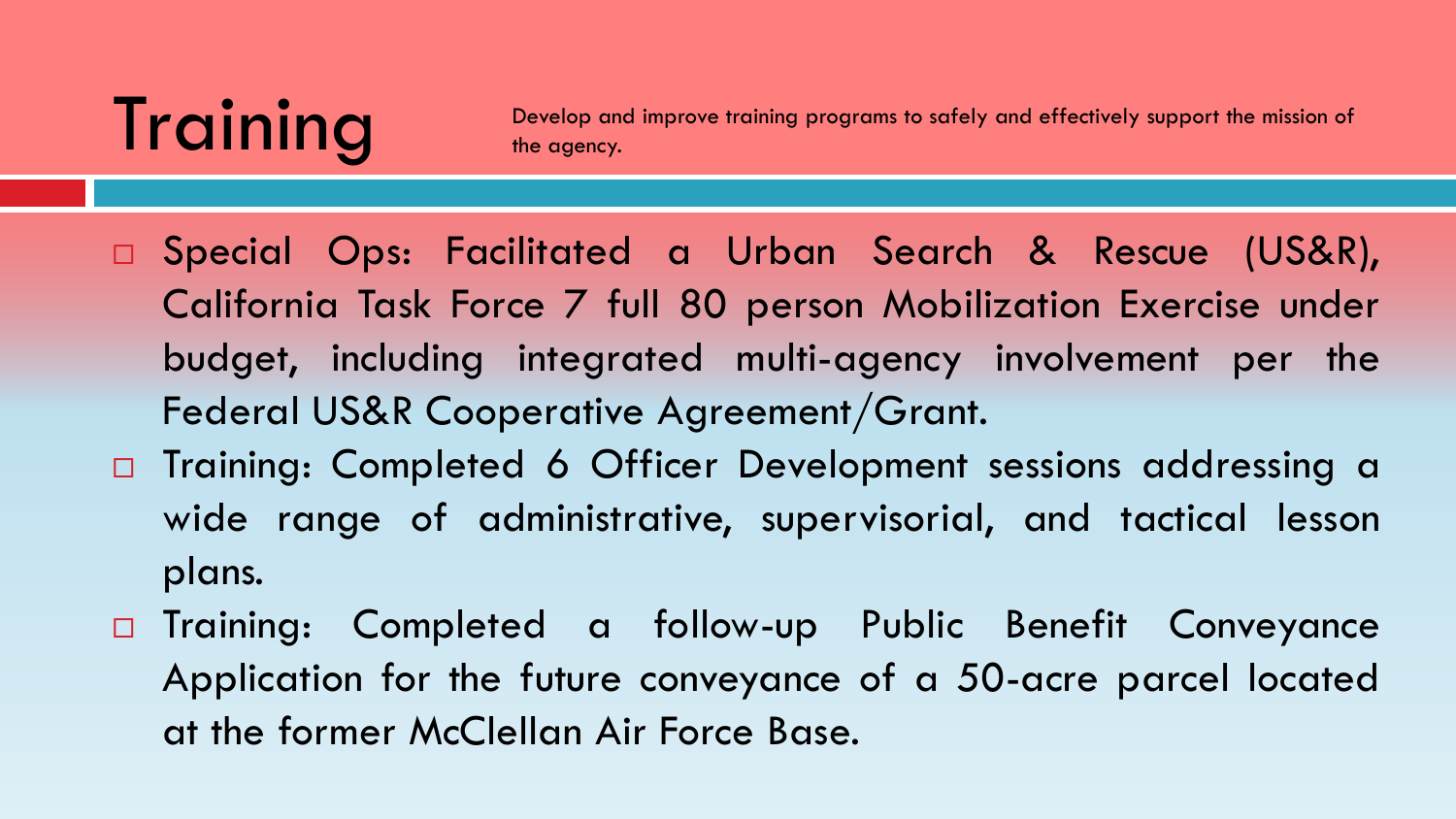**Training** Develop and improve training programs to safely and effectively support the mission of the mission of the agency.

- □ Training: Remodeled the Academy Classroom with the help of Recruit Class 13-1 "Pre-Hires," in coordination with our partnership with the Northern California Regional Public Safety Training Authority, who supplied carpeting, paint and other materials.
- □ Training: Coordinated the delivery of "The Art of Reading Smoke" to over 100 Firefighters in the region.
- □ Training: Built an 800 sf "Learn to Burn" house to enhance training in realistic smoke conditions.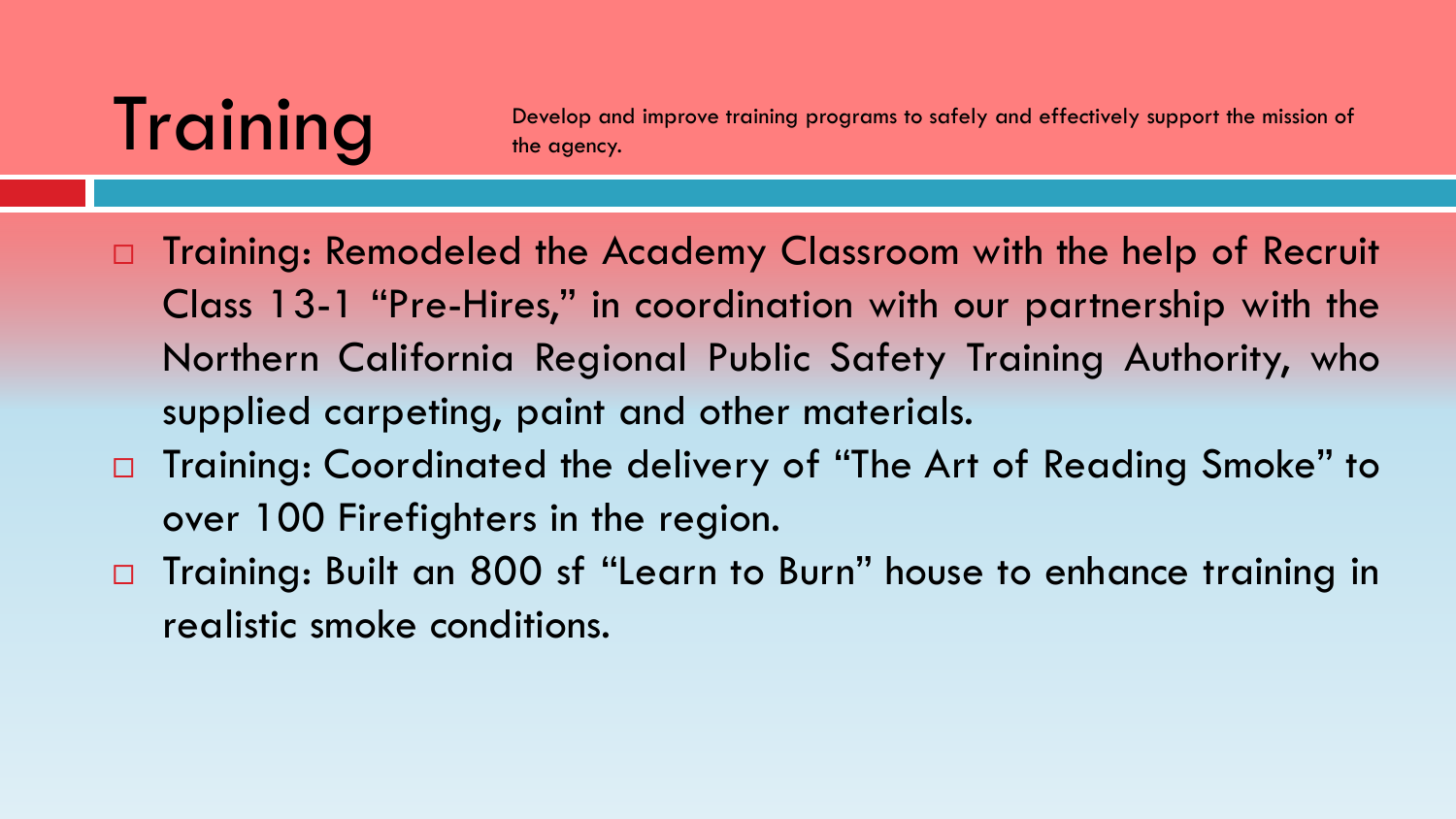# **Workforce**

Employ and retain a professional and diverse workforce that represents, responds to and meets the current and future needs o f the community.

□ EMS: Completed testing for prospective Fire Recruit candidates. Operations: Completed 6 Officer Development sessions addressing a wide range of administrative, supervisorial, and tactical lesson plans. □ Special Ops: Developed a HazMat Task book that accurately defines the performance standards of the HazMat Specialist.

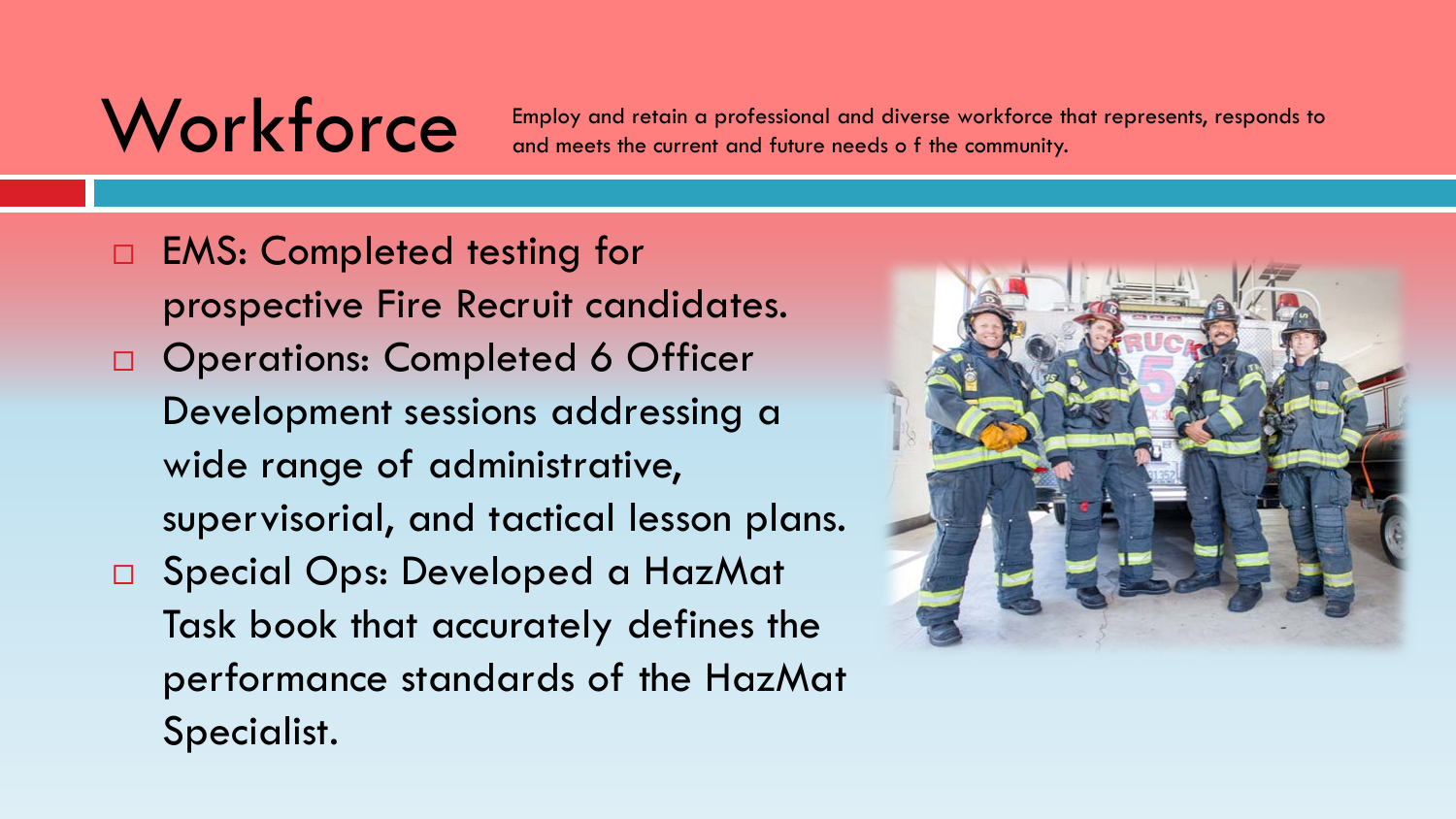# **Logistics**

Establish a comprehensive logistics and asset management program to effectively and efficiently support the mission of the agency.

- □ EMS: Implemented an inventory and asset management pilot program for the entire department.
- Operations: Completed the transition to the asset management software, Operative IQ, for managing Operations inventories.

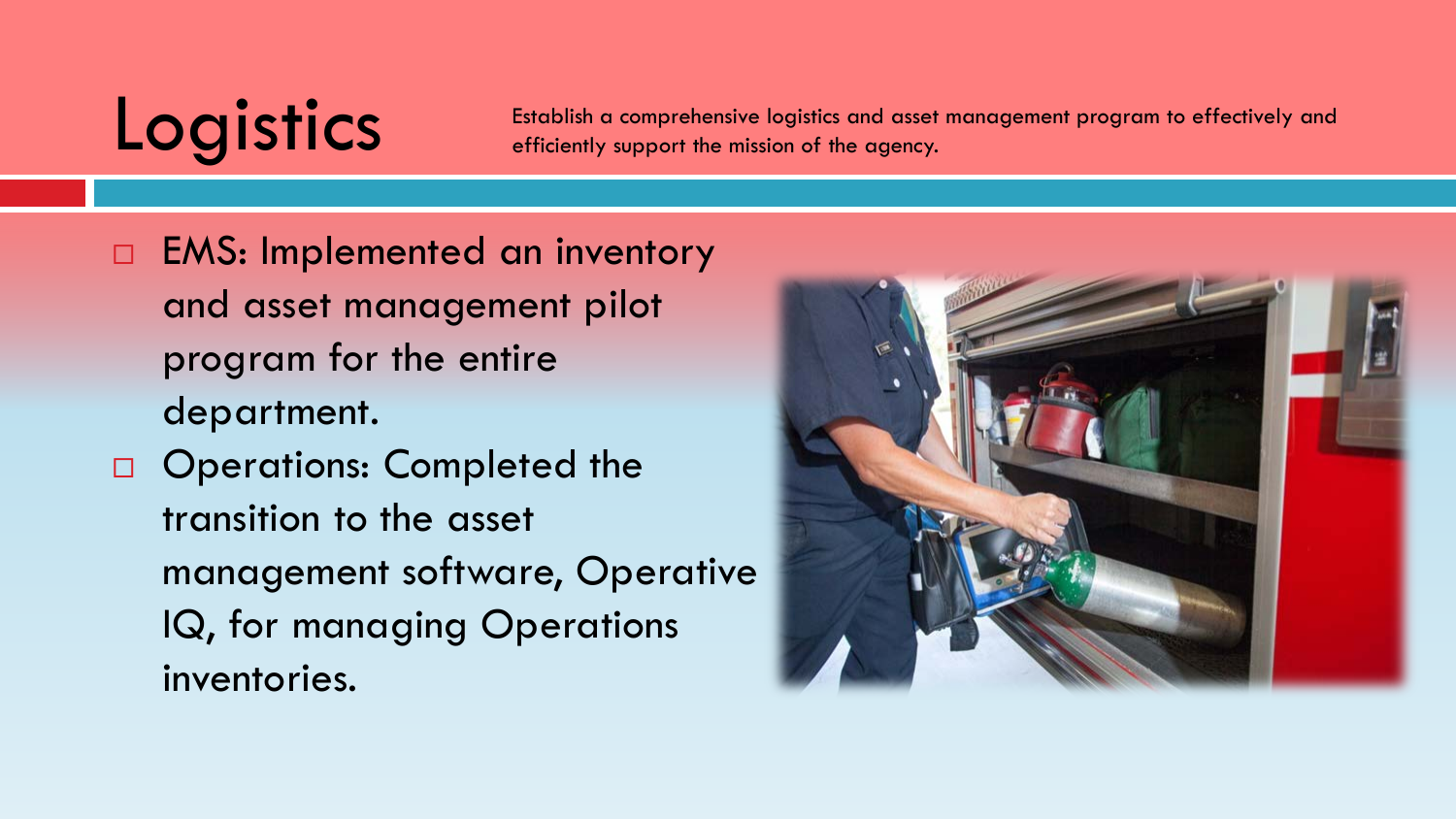Culture Create and maintain an organizational culture that empowers the workforce to<br>accomplish the mission of the gaency and uphold the values. accomplish the mission of the agency and uphold the values.

 $\square$  Launched our new core values statement for the department including a professionally designed and edited video and posters that were distributed to every SFD facility citywide.

□ Watch the video here: <http://vimeo.com/60778428>

### Hener

We are trustworthy, have strong character, and adhere to the highest principles.

### Respect

We hold the community we serve, each other, and our profession with highest regards in a non-judgmental, courteous, and compassionate manner.

### Courage

We face difficulty and uncertainty without being diverted from the correct course of action. We do the right thing, at the right time, for the right reason.

Integrity

We uphold the public trust by committing ourselves to the utmost professional and ethical behavior.

Devotion to Duty

We are dedicated to carrying out our mission as accountable stewards of the resources entrusted to us, with prompt response and a readiness to serve.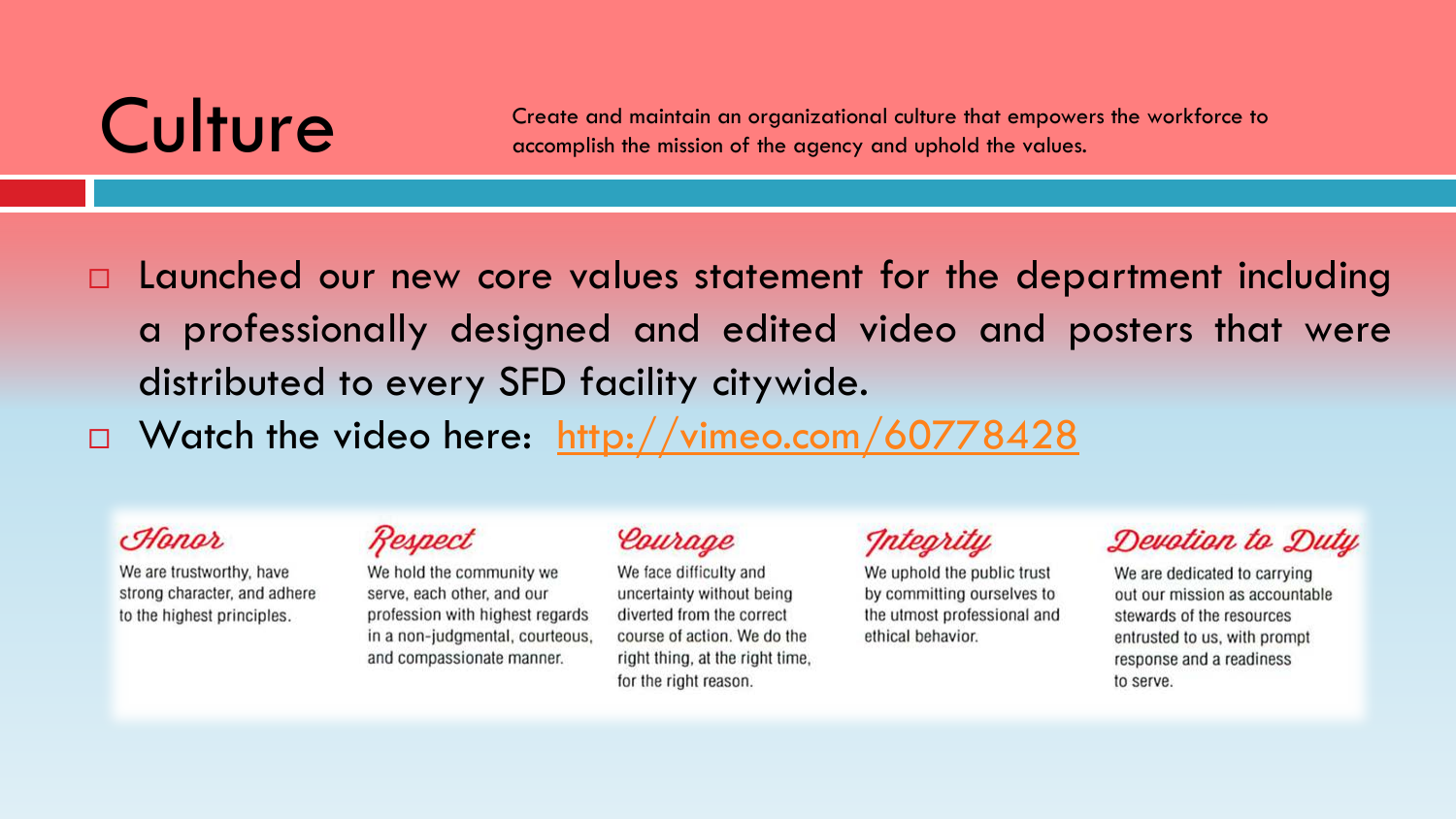- □ EMS: Implemented 2010 American Heart Association guidelines.
- **EMS: Improved revenue collections.**
- Operations: Strengthened partnerships with surrounding regional agencies through joint training exercises, stakeholder meetings, and continued automatic mutual aid.

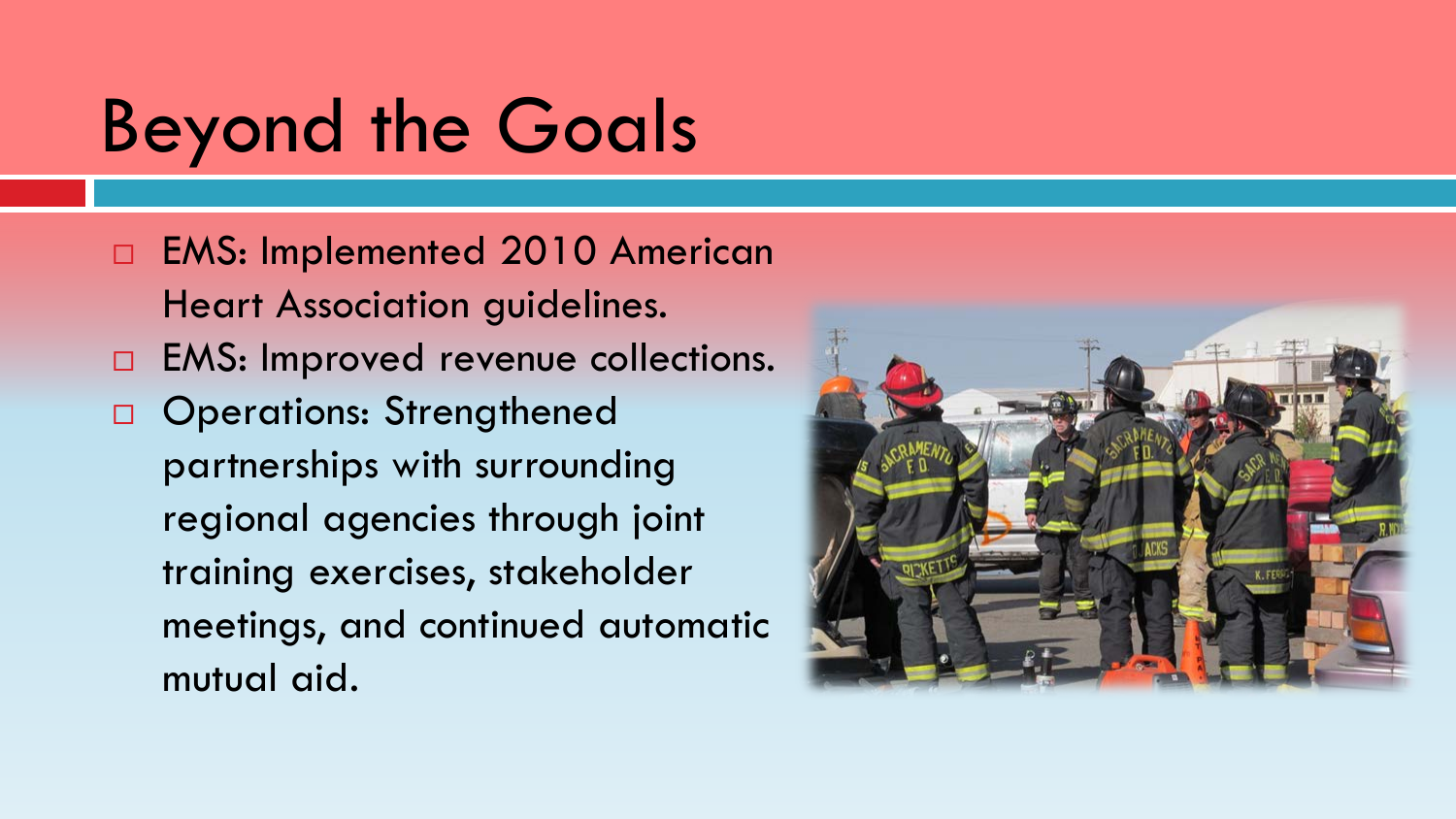- Operations: Participated in a carbon monoxide study with Kaiser Health Services, led by Dr. Kevin Mackey.
- Operations: Updated current Bio-Threat Response practices in collaboration with local partners.
- □ Prevention: Implemented agreement with CSG, Inc. to provide fire plan review services.
- Prevention: Implemented a False Fire Alarm ordinance to encourage responsible installation and maintenance of commercial and residential fire alarm systems.
- **Prevention:** Investigated 10 fire incidents that resulted in 2 fire related deaths and 8 fire related injuries.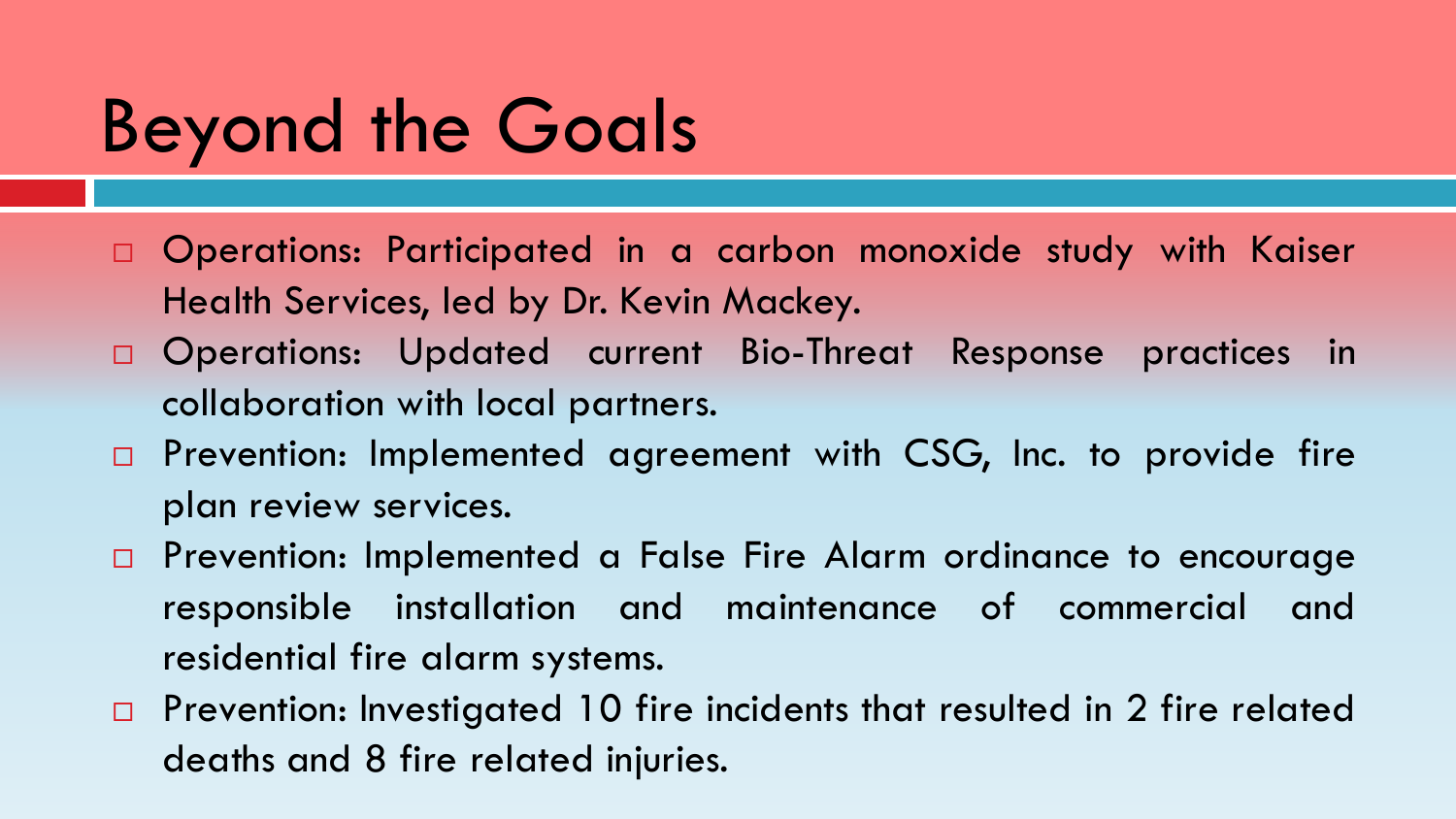- **Prevention: Worked in conjunction with the Sacramento Police** Department to effect arrests in multiple arson cases. One involved a homicide and one involved a series of arson/vandalism incidents, including a felony assault.
- Prevention: Maintained an arrest clearance of approximately 20% for arson-related crimes, exceeding the national average of approximately 15%, for arson-related crimes in cities with a population of 250,999 to 499,999.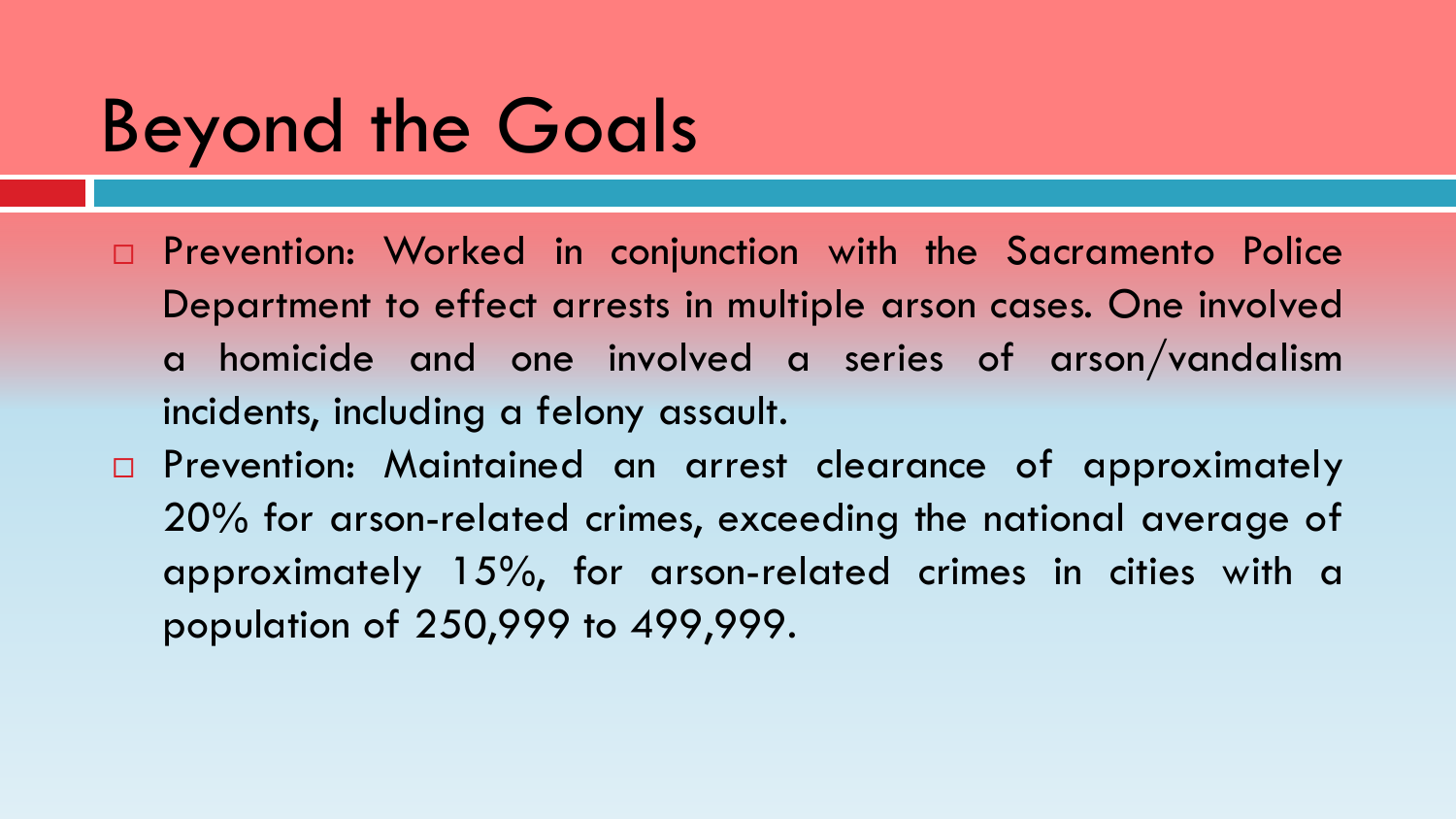- □ Special Ops: Placed a new Boat 5 into service to enhance Sacramento River Rescue operations.
- □ Special Ops: Maintained Cal-OES HazMat Typing status at "Type 1" for the City's two response teams.

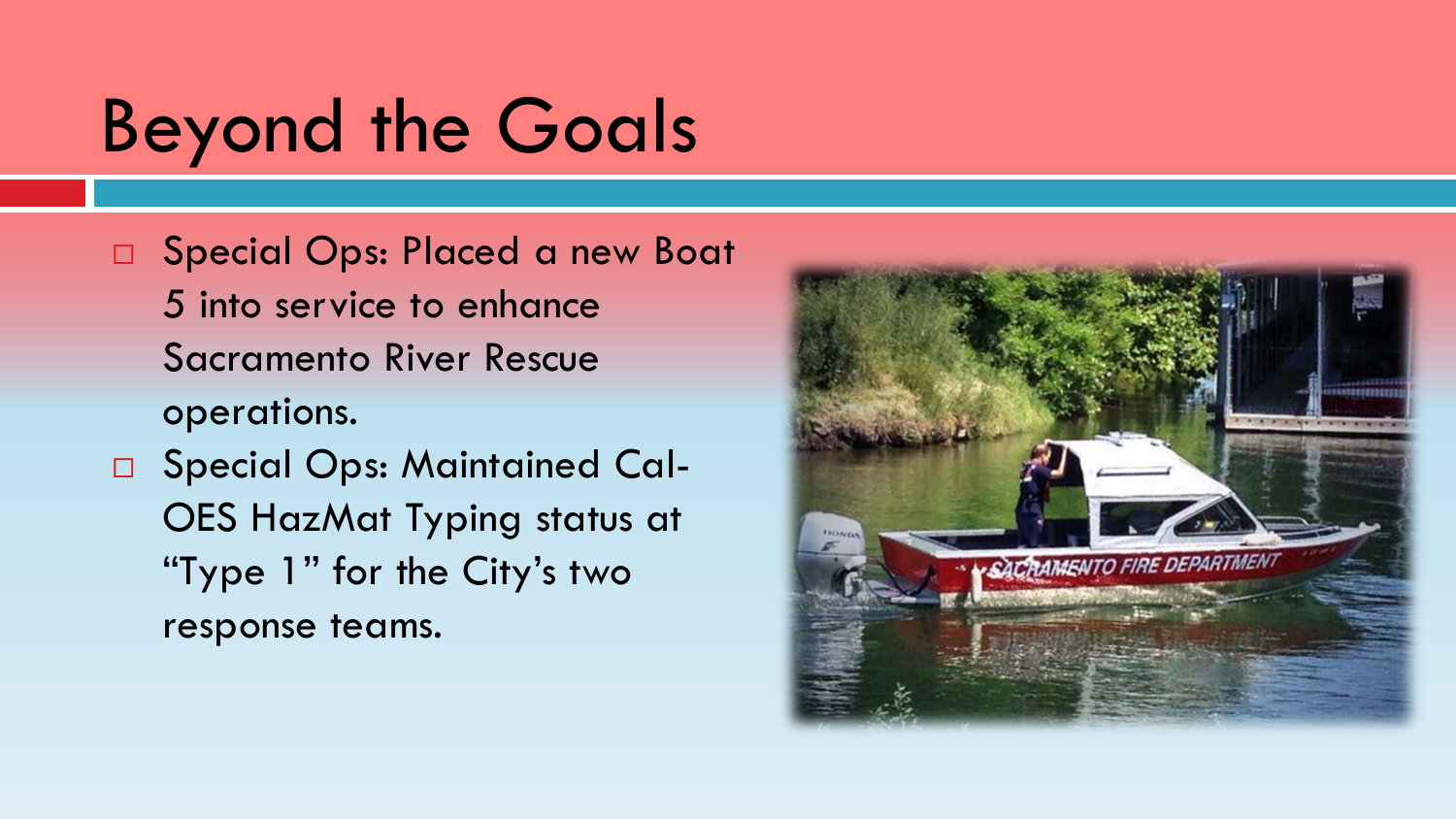- □ Special Ops: Established a gas clamping program where HMRT's carry portable clamps to stop the unintentional release of natural gas from underground distribution lines.
- Special Ops: Upgraded Unmanned Vehicle Capability by replacing obsolete HAZMAT robot with UASI grant funded ROBOTEX ground robot which as HAZMAT detection and remote recon capabilities.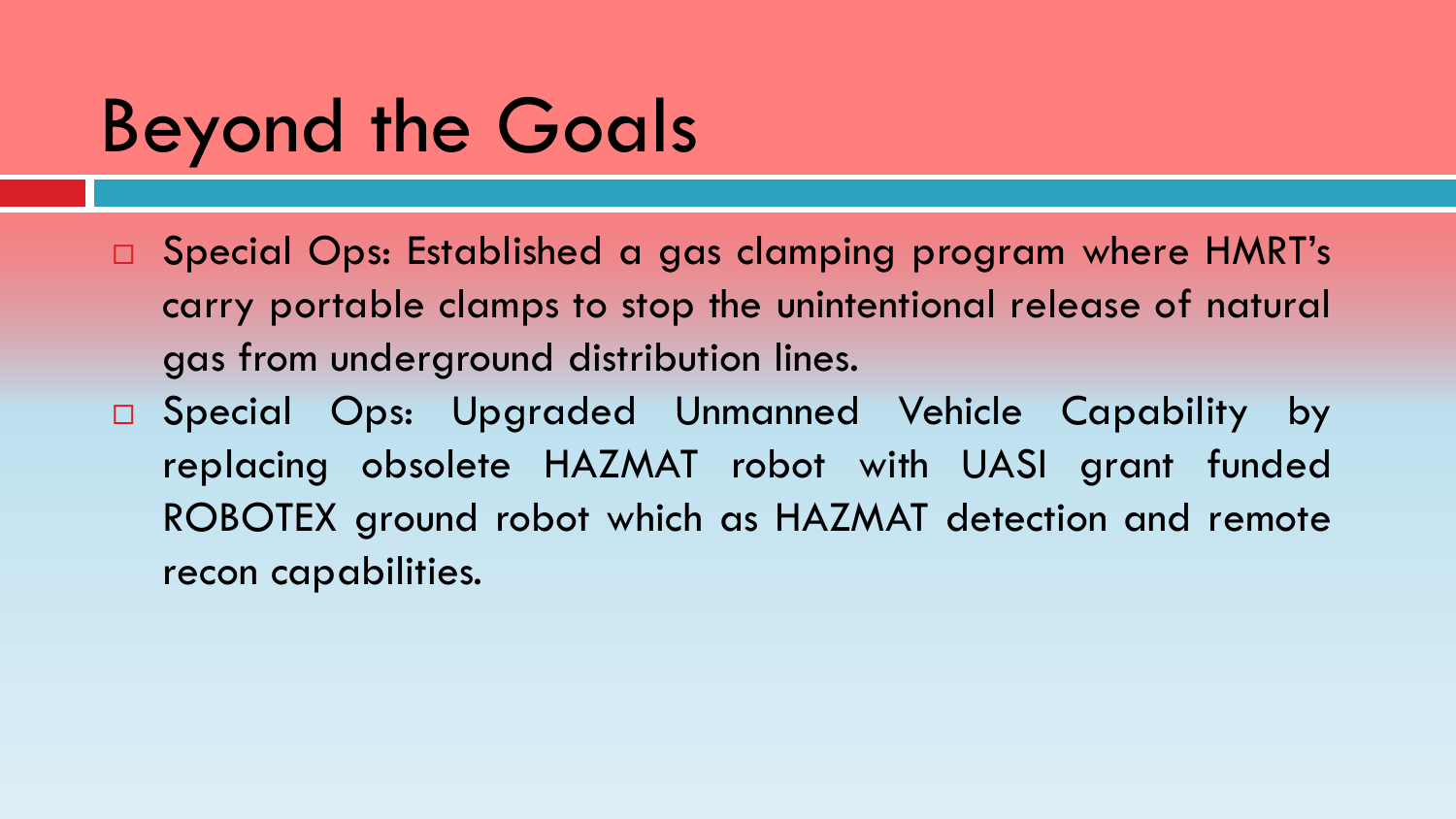### SFD 2012 Statistics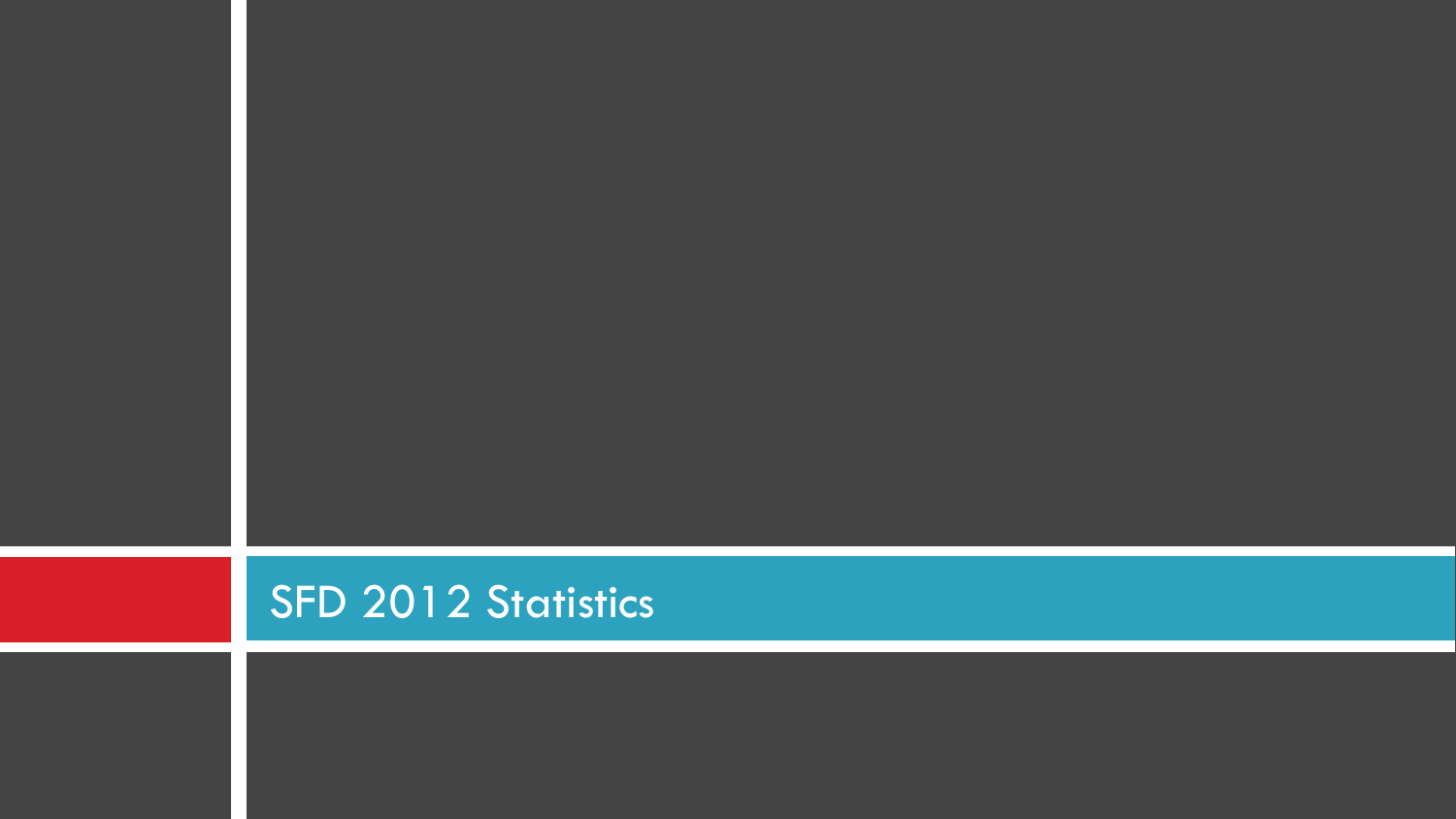**TOTAL SERVICE AREA: 146.3 square miles City of Sacramento: 99.2 sq. mi. Contract Areas**

 **Natomas Fire Protection District: 42.5 sq. mi. Pacific Fruitridge Fire Protection District: 4.6 sq. mi.**

 **TOTAL SERVICE POPULATION: 516,167 City of Sacramento: 466,488**

 **Contract Areas Natomas Fire Protection District: 2,848 Pacific Fruitridge Fire Protection District: 46,831**  **ACTIVE FIRE STATIONS: 24** 

 **FIRE COMPANIES & MEDIC UNITS: 46 Engine Companies: 24 Truck Companies: 8 Rescue Company: 1 Medic Units: 13**

 **TOTAL BUDGET: \$ 98,517,285**

 **TOTAL FTE: 589**

### **SFD Today**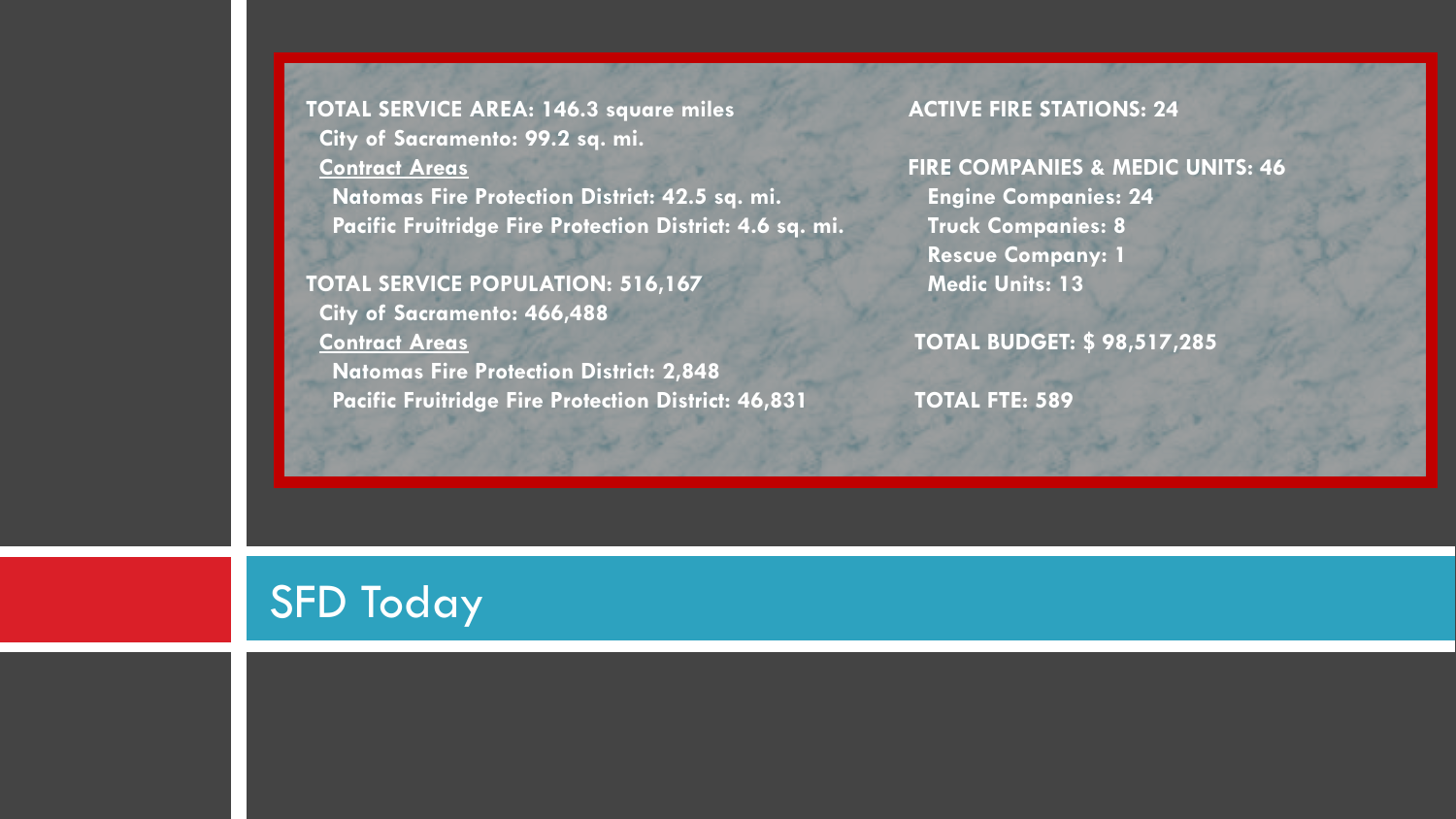### SFD Service Area

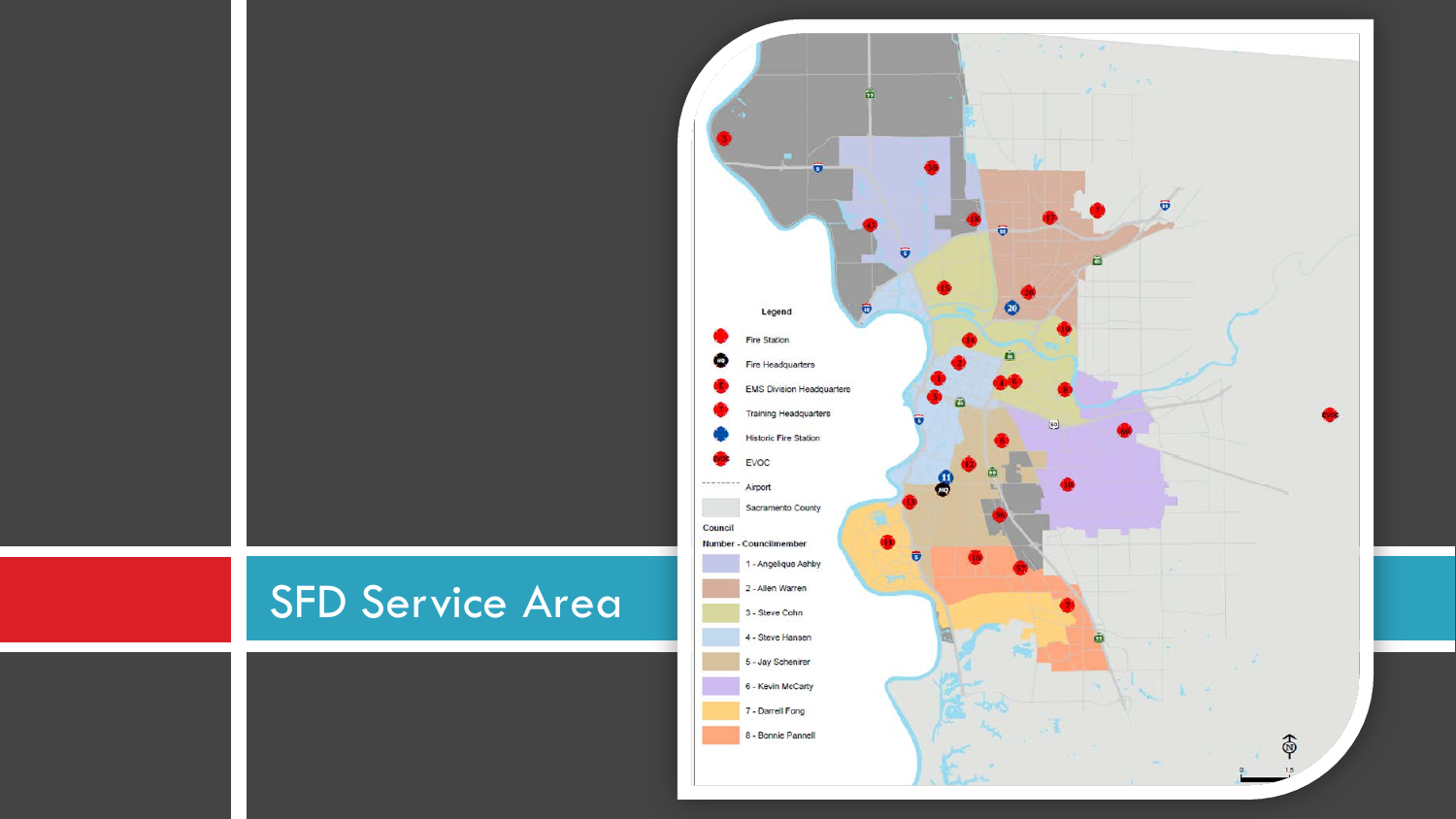| <b>Units</b><br><b>Dispatched</b>          | Total | <b>Percent of</b><br><b>Total</b> | <b>Units</b><br><b>Dispatched</b> | <b>Total</b> | <b>Percent of</b><br><b>Total</b> | <b>Units</b><br><b>Dispatched</b> | <b>Total</b> | <b>Percent of</b><br><b>Total</b> | <b>Units</b><br><b>Dispatched</b> | <b>Total</b> | <b>Percent of</b><br><b>Total</b> |
|--------------------------------------------|-------|-----------------------------------|-----------------------------------|--------------|-----------------------------------|-----------------------------------|--------------|-----------------------------------|-----------------------------------|--------------|-----------------------------------|
| BC1                                        | 2071  | 1.38%                             | <b>Engine 12</b>                  | 2227         | 1.49%                             | Truck 5                           | 1459         | 0.98%                             | Medic 8                           | 3324         | 2.22%                             |
| BC2                                        | 2006  | 1.34%                             | Engine 13                         | 2094         | 1.40%                             | Truck 6                           | 2395         | 1.60%                             | Medic 10                          | 4032         | 2.70%                             |
| BC <sub>3</sub>                            | 1980  | 1.32%                             | <b>Engine 14</b>                  | 2743         | 1.83%                             | Truck 7                           | 1871         | 1.25%                             | Medic 11                          | 3636         | 2.43%                             |
| BC4                                        | 0     | 0.00%                             | Engine 15                         | 3579         | 2.39%                             | Truck 10                          | 2235         | 1.49%                             | Medic 12                          | 4179         | 2.79%                             |
| Engine 1                                   | 2670  | 1.79%                             | Engine 16                         | 3055         | 2.04%                             | Truck 16                          | 1765         | 1.18%                             | Medic 15                          | 87           | 0.06%                             |
| Engine 2                                   | 3607  | 2.41%                             | Engine 17                         | 3362         | 2.25%                             | Truck 17                          | 2006         | 1.34%                             | Medic 17                          | 4138         | 2.77%                             |
| Engine 3                                   | 724   | 0.48%                             | <b>Engine 18</b>                  | 2226         | 1.49%                             | Rescue 20                         | 2334         | 1.56%                             | Medic 19                          | 4305         | 2.88%                             |
| Engine 4                                   | 3858  | 2.58%                             | Engine 19                         | 3071         | 2.05%                             | Truck 30                          | 1147         | 0.77%                             | Medic 20                          | 5521         | 3.69%                             |
| <b>Engine 5</b>                            | 2078  | 1.39%                             | <b>Engine 20</b>                  | 4278         | 2.86%                             | Medic <sub>1</sub>                | 4606         | 3.08%                             | Medic 30                          | 2733         | 1.83%                             |
| Engine 6                                   | 3994  | 2.67%                             | Engine 30                         | 1618         | 1.08%                             | Medic 2                           | 5973         | 3.99%                             | Medic 43                          | 515          | 0.34%                             |
| <b>Engine 7</b>                            | 3119  | 2.09%                             | <b>Engine 56</b>                  | 3997         | 2.67%                             | Medic 4                           | 143          | 0.10%                             | Medic 56                          | 5660         | 3.78%                             |
| Engine 8                                   | 2439  | 1.63%                             | <b>Engine 57</b>                  | 3535         | 2.36%                             | Medic 5                           | 848          | 0.57%                             |                                   |              |                                   |
| Engine 10                                  | 3555  | 2.38%                             | Engine 60                         | 2256         | 1.51%                             | Medic 6                           | 5334         | 3.57%                             |                                   |              |                                   |
| Engine 11                                  | 2346  | 1.57%                             | Truck 2                           | 2393         | 1.60%                             | Medic 7                           | 4446         | 2.97%                             |                                   |              |                                   |
| <b>Total Unit Runs in City:</b><br>149,573 |       |                                   |                                   |              |                                   |                                   | 100.00%      |                                   |                                   |              |                                   |

### SFD 2012 Units Dispatched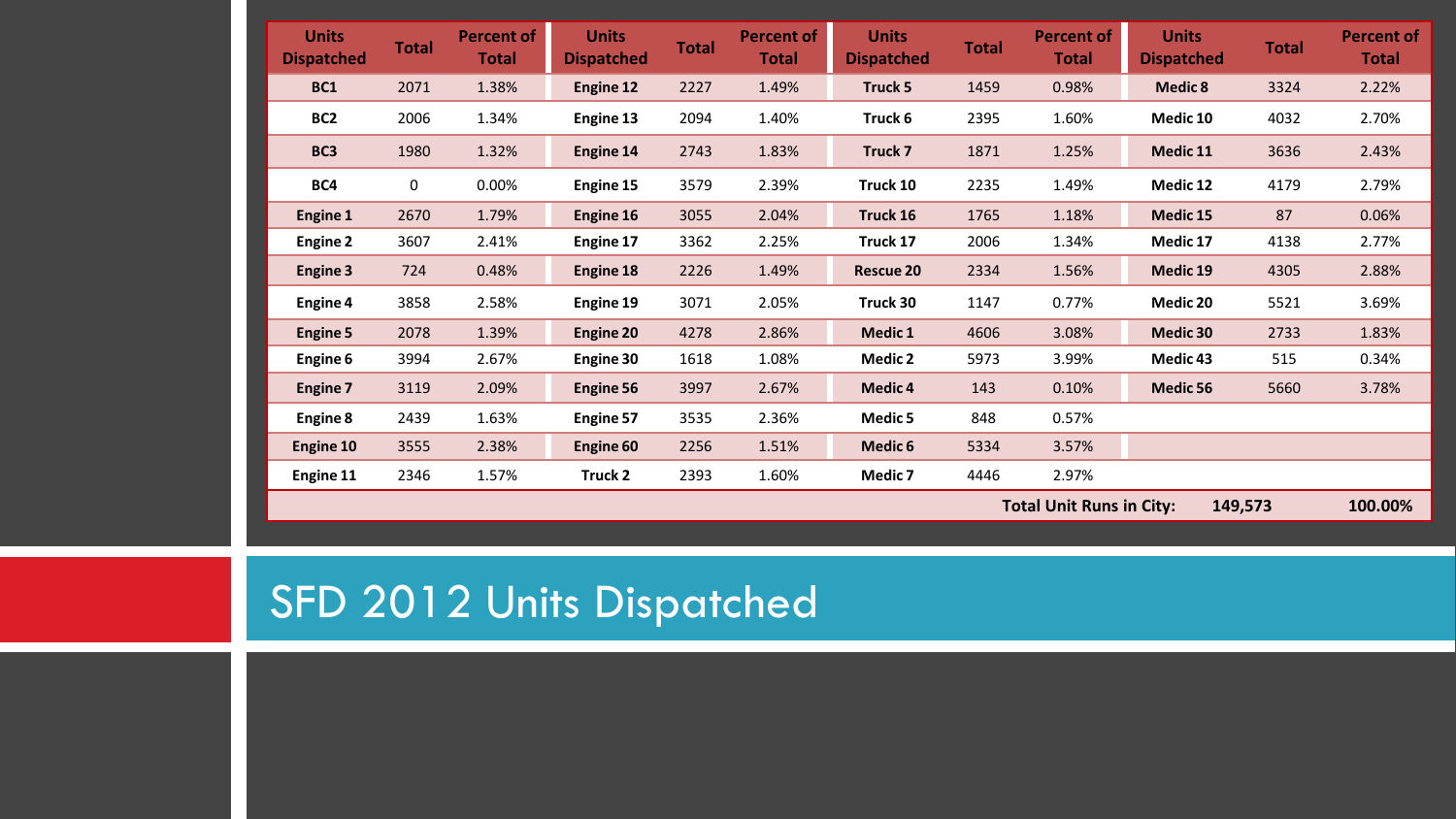|                                  | Total  | % of Total |
|----------------------------------|--------|------------|
| <b>Fires</b>                     | 2,081  | 2.8%       |
| <b>Explosions</b>                | 315    | 0.4%       |
| Medical                          | 46,571 | 62.8%      |
| <b>Hazardous Condition</b>       | 552    | 0.7%       |
| Service                          | 3,182  | 4.3%       |
| Good Intent                      | 9,447  | 12.7%      |
| <b>False Alarm</b>               | 2,922  | 3.9%       |
| <b>Natural Disaster</b>          | ?      | $0.0\%$    |
| <b>Special Calls</b>             | 16     | $0.0\%$    |
| Other                            | 2,877  | 3.9%       |
| <b>Total Calls in City</b>       | 67,965 | 91.7%      |
| Total Calls including mutual aid | 74,130 | 100.0%     |

### SFD 2012 Incident Summary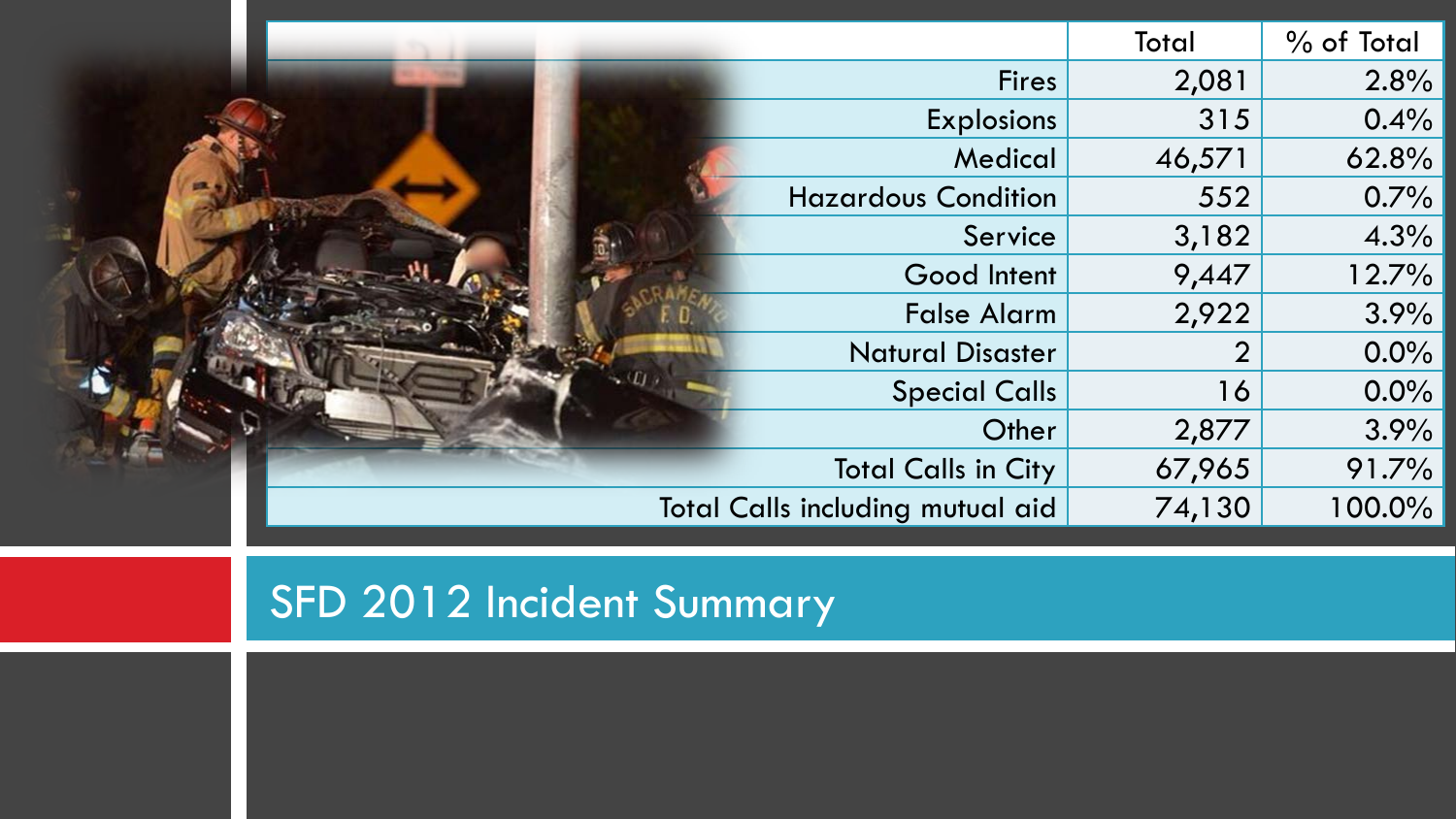| <b>TRAINING TYPE</b>             | <b>HOURS</b> |
|----------------------------------|--------------|
| Academy 12-1                     | 4,604        |
| <b>EVOC</b>                      | 4,249        |
| <b>Fitness In The Fire House</b> | 64,119       |
| <b>Live Burns</b>                | 783          |
| <b>Multi-Company Drills</b>      | 10,346       |
| <b>Officer Sessions</b>          | 2,343        |
| Planning/Coordination            | 2,019        |
| <b>Special Operations</b>        | 7,957.50     |
| <b>Station Drills/Self Study</b> | 19,327.75    |
| <b>TOTAL HOURS</b>               | 115,748.25   |

### SFD 2012 Training Hours